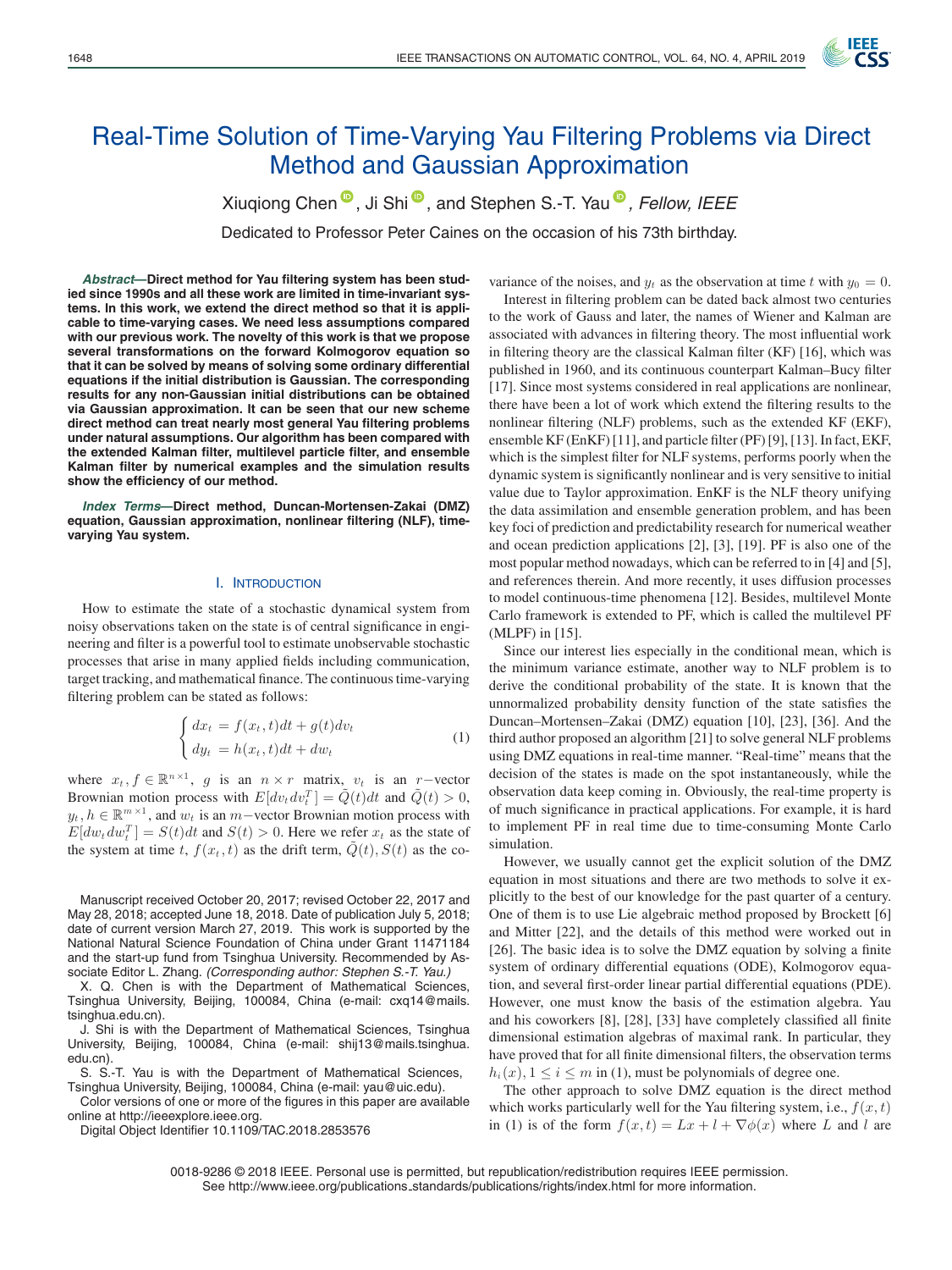matrices with proper dimensions and  $\phi(x)$  is a  $C^{\infty}$  function. This method was introduced in [27] and generalized in [14], [29], and [30]. Unlike the Lie algebra method, direct method does not need to integrate  $n$  first-order linear PDEs. However, for the direct methods in [14], [27], [29], and [30], they need to assume that the observation terms  $h_i(x)$ ,  $1 \le i \le m$  in (1) are degree one polynomials. In [31], Yau and Lai solved DMZ equation by solving a series of ODEs when the initial distribution is Gaussian. In [32], Yau and Yau transformed the DMZ equation to time varying Schrödinger equation in very general cases where observation terms are of linear growths.

However, all these existing results about direct method are for timeinvariant systems and they need to assume that  $g(t)\tilde{Q}(t)g^{T}(t)$  is an identity matrix, and these conditions are also needed for the recent work [25]. More recently, we extended the related results to timevarying situations with some restrictions to the filtering system [7]. In this work, we remove these restrictions and extend the direct method to nearly most general Yau filtering systems and the only two assumptions for the filtering system seem very natural. Here we study the time-varying Yau filtering system with arbitrary initial distributions by two steps. First, we transform the DMZ equation to the Kolmogorov forward equation (KFE), and then obtain the explicit solution to the KFE by solving some ODEs when the initial distribution is Gaussian. Second, in the non-Gaussian cases, we approximate the non-Gaussian distribution by several Gaussian distributions by the use of Gaussian approximation proposed in [25], and then continue this procedure using results obtained in the first step.

This paper is organized as follows. In Section II, we recall some basic concepts and existing results with respect to (w.r.t.) the filtering problem. In Section III, we give the explicit solution of the KFE when the initial distribution is Gaussian. Section IV is devoted to obtain the numerical results of the KFE with arbitrary initial distribution with the assistance of Gaussian approximation. We present numerical simulation results in Section V and draw our conclusion in the last section.

#### II. BASIC FILTERING PROBLEMS

In the considered continuous time-varying filtering system (1), we assume that  $G(t) \triangleq g(t) \tilde{Q}(t)g^T(t)$  is  $C^{\infty}$  smooth,  $f(x, t)$  and  $h(x, t)$ are  $C^{\infty}$  smooth in both state and time. For the sake of clarity, we shall explain some notations first:  $A_{ij}$  denotes the *ijentry* of an arbitrary matrix A,  $a_i$  denotes the *i*th element of an arbitrary vector a, and  $A<sup>T</sup>$ denotes the transposition of A.

In terms of the density function  $\rho(t, x)$  of  $x_t$  conditioned on the observation history  $\mathscr{F}_t \triangleq \{y_s : 0 \le s \le t\}$ , we know that it must satisfy the normalization condition, i.e.,

$$
\int \rho(t, x) dx = 1.
$$
 (2)

Actually, if there is any function  $\sigma(t, x)$  which satisfies

$$
\rho(t, x) \propto \sigma(t, x) \text{ w.r.t. } x \tag{3}
$$

then we can compute  $\rho(t, x)$  by normalization

$$
\rho(t,x) = \frac{\sigma(t,x)}{\int \sigma(t,x)dx}.
$$
\n(4)

In [10], we know that the unnormalized density function  $\sigma(t, x)$  of  $x_t$ conditioned on the observation history  $\mathscr{F}_t$  satisfies the DMZ equation

$$
\begin{cases}\n d\sigma(t,x) = \left[\frac{1}{2}\sum_{i,j=1}^{n} G_{ij}(t)\frac{\partial^2 \sigma}{\partial x_i \partial x_j}(t,x) - \sum_{i=1}^{n} f_i \frac{\partial \sigma}{\partial x_i}(t,x) -\sigma(t,x)\sum_{i=1}^{n} \frac{\partial f_i}{\partial x_i}(t,x)\right] dt \\
 + \sigma(t,x) h^T(x,t) S^{-1}(t) dy_t \\
 \sigma(0,x) = \sigma_0(x)\n\end{cases} \tag{5}
$$

where  $\sigma_0(x)$  is the probability density of the initial state  $x_0$ . For each arrived observation, making an invertible exponential transformation [24]

$$
u(t,x) = \exp\left[-h^T(x,t)S^{-1}(t)y_t\right]\sigma(t,x) \tag{6}
$$

the DMZ equation is transformed into a deterministic PDE with stochastic coefficients

$$
\begin{cases}\n\frac{\partial u}{\partial t}(t,x) = \frac{1}{2} \sum_{i,j=1}^{n} G_{ij}(t) \frac{\partial^2 u}{\partial x_i \partial x_j}(t,x) \\
+ \sum_{i=1}^{n} \left( \sum_{j=1}^{n} G_{ij}(t) \frac{\partial \tilde{K}}{\partial x_j} - f_i \right) \frac{\partial u}{\partial x_i}(t,x) \\
+ \left( -\frac{\partial}{\partial t} \left( h^T S^{-1} \right)^T y_t \\
+ \frac{1}{2} \sum_{i,j=1}^{n} G_{ij}(t) \left[ \frac{\partial^2 \tilde{K}}{\partial x_i \partial x_j} + \frac{\partial \tilde{K}}{\partial x_i} \frac{\partial \tilde{K}}{\partial x_j} \right] \\
- \sum_{i=1}^{n} f_i \frac{\partial \tilde{K}}{\partial x_i}(t,x) - \sum_{i=1}^{n} \frac{\partial f_i}{\partial x_i}(t,x) \\
u(0,x) = \sigma_0(x)\n\end{cases}
$$
\n(7)

in which

$$
\tilde{K}(x,t) = h^T(x,t)S^{-1}(t)y_t.
$$
\n(8)

We shall call (7) "pathwise-robust" DMZ equation in this paper. However, the exact solution to (7), generally speaking, does not have a closed form. Therefore, many mathematicians try to seek an efficient algorithm to construct a good approximation. Let us assume that the observations arrive at discrete instants, therefore we construct the approximation as in [21] and [35], and get the robust DMZ equation (9) in each time interval.

Let us denote the observation time sequence as  $\mathcal{P}_k = \{0 = \tau_0$  $\tau_1 < \cdots < \tau_N = T$ . Let  $u_k$  be the solution of the robust DMZ equation with  $y_t = y_{\tau_{k-1}}$  on the time interval  $\tau_{k-1} \le t \le \tau_k$ ,  $k =$  $1, 2, \ldots, N$ 

$$
\begin{cases}\n\frac{\partial u_k}{\partial t}(t,x) = \frac{1}{2} \sum_{i,j=1}^n G_{ij}(t) \frac{\partial^2 u_k}{\partial x_i \partial x_j}(t,x) \\
+ \sum_{i=1}^n \left( \sum_{j=1}^n G_{ij}(t) \frac{\partial \tilde{K}}{\partial x_j} - f_i \right) \frac{\partial u_k}{\partial x_i}(t,x) \\
+ \left( -\frac{\partial}{\partial t} \left( h^T S^{-1} \right)^T y_{\tau_{k-1}} \right. \\
+ \frac{1}{2} \sum_{i,j=1}^n G_{ij}(t) \left[ \frac{\partial^2 K}{\partial x_i \partial x_j} + \frac{\partial \tilde{K}}{\partial x_i} \frac{\partial \tilde{K}}{\partial x_j} \right] (9) \\
- \sum_{i=1}^n f_i \frac{\partial \tilde{K}}{\partial x_i}(t,x) - \sum_{i=1}^n \frac{\partial f_i}{\partial x_i}(t,x) \\
- \frac{1}{2} \left( h^T S^{-1} h \right) u_k(t,x) \\
u_1(0,x) = \sigma_0(x) \\
u_k(\tau_{k-1},x) = u_{k-1}(\tau_{k-1},x), k = 2,3,...,N\n\end{cases}
$$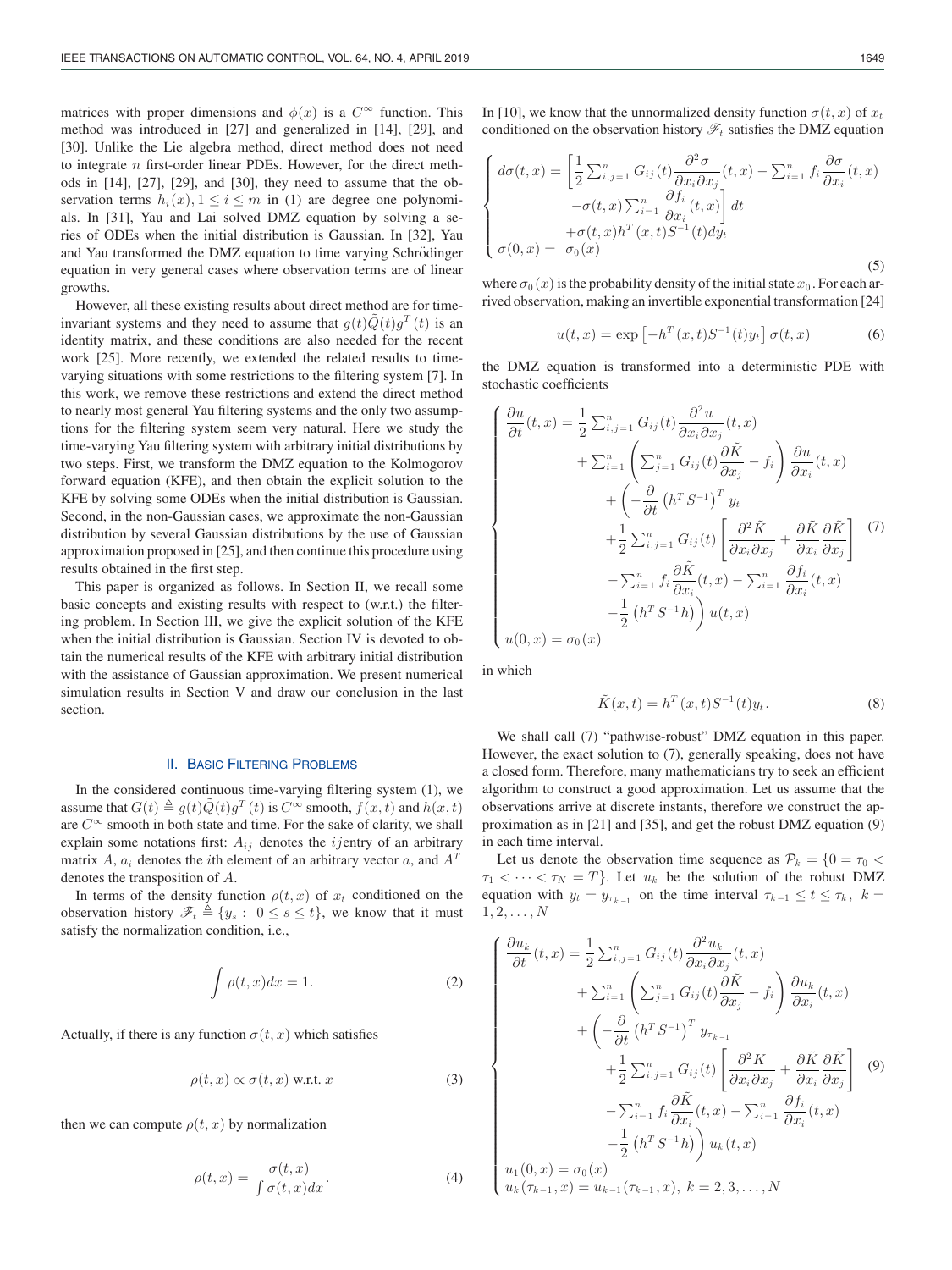with

$$
\tilde{K}(x,t) = h^T(x,t)S^{-1}(t)y_{\tau_{k-1}}.
$$
\n(10)

Define the norm of  $\mathcal{P}_k$  by  $|\mathcal{P}_k| = \sup_{1 \leq k \leq N} (\tau_k - \tau_{k-1})$ . By [34], we know that in both point-wise sense and  $L^2$  sense

$$
u(\tau, x) = \lim_{|\mathcal{P}_k| \to 0} u_k(\tau, x). \tag{11}
$$

Therefore,  $u_k(t, x)$  is a good approximation of  $u(t, x)$  in the interval  $[\tau_{k-1}, \tau_k]$ . We only need to seek the solution of DMZ equation (9).

In [21], Luo and Yau proposed an on- and off-line algorithm to solve the NLF problems in real time, which has been verified numerically as an effective tool in very low dimension. The key observation is that the heavy computation of solving PDE can be moved to off-line by the following proposition.

*Proposition 1:* (Proposition 2.1, [21]) For each  $\tau_{k-1} \leq t \leq$  $\tau_k$ ,  $k = 1, 2, \ldots, N$ ,  $u_k(t, x)$  satisfies (9) if and only if

$$
\tilde{u}_k(t,x) = \exp\left[h^T(x,t)S^{-1}(t)y_{\tau_{k-1}}\right]u_k(t,x) \tag{12}
$$

satisfies the KFE

$$
\begin{cases}\n\frac{\partial \tilde{u}_k}{\partial t}(t,x) = \frac{1}{2} \sum_{i,j=1}^n G_{ij}(t) \frac{\partial^2 \tilde{u}_k}{\partial x_i \partial x_j}(t,x) - \sum_{i=1}^n f_i \frac{\partial \tilde{u}_k}{\partial x_i}(t,x) \\
-\left(\sum_{i=1}^n \frac{\partial f_i}{\partial x_i}(t,x) + \frac{1}{2} h^T S^{-1} h\right) \tilde{u}_k(t,x) \\
\tilde{u}_1(0,x) = \sigma_0(x) \\
\tilde{u}_k(\tau_{k-1},x) = \exp\left[h^T(x,\tau_{k-1}) S^{-1}(\tau_{k-1}) (y_{\tau_{k-1}} - y_{\tau_{k-2}})\right] \\
-\tilde{u}_{k-1}(\tau_{k-1},x), k = 2,3,...,N.\n\end{cases} (13)
$$

## III. EXPLICIT SOLUTION OF THE DMZ EQUATION IN TERMS OF SOLUTIONS OF ODES

The results for time-invariant Yau filtering system [14], [27], [34] have been extended in [7] and [25]. In this section, we aim to extend the results to the more general time-varying Yau filtering systems

$$
f(x,t) = L(t)x + l(t) + \nabla_x \tilde{\phi}(t, x)
$$
 (14)

where  $L(t) = (l_{ij}(t)), 1 \le i, j \le n, l^{T}(t) = (l_1 (t),...,l_n (t)),$  and  $\widetilde{\phi}(t,x)$  is  $C^{\infty}$  w.r.t. x on  $\mathbb{R}^n$ . For the conciseness of notation, we shall omit the  $t$  in  $l$  and  $L$  in the sequel if no confusion will arise.

Now we give the first assumption.

*Assumption 1:*  $G(t)$  is a positive definite matrix.

Under this assumption, we can obtain the following proposition.

*Proposition 2:* [7] Suppose  $\tilde{u}_k(t, x)$  is the solution to (13) in the interval  $[\tau_{k-1}, \tau_k]$ ,  $k = 1, 2, ..., N$ , and  $f(x, t)$  is of the form (14). Let

$$
\tilde{u}_k(t,x) = e^{\phi(t,x)} \tilde{v}_k(t,x) \tag{15}
$$

where  $\phi(t, x)$  satisfies  $\nabla_x \phi(t, x) = G^{-1}(t) \nabla_x \widetilde{\phi}(t, x)$ , then we have the following equation for  $\tilde{v}_k(t, x)$ :

$$
\begin{cases}\n\frac{\partial \tilde{v}_k}{\partial t}(t,x) = \frac{1}{2} \sum_{i,j=1}^n G_{ij}(t) \frac{\partial^2 \tilde{v}_k}{\partial x_i \partial x_j}(t,x) \\
-(Lx+l)^T \nabla \tilde{v}_k(t,x) - \frac{1}{2} q(t,x) \tilde{v}_k(t,x) \\
\tilde{v}_1(0,x) = \sigma_0(x) e^{-\phi(0,x)} \\
\tilde{v}_k(\tau_{k-1},x) = \exp\left[h^T(x,\tau_{k-1}) S^{-1}(\tau_{k-1})(y_{\tau_{k-1}} - y_{\tau_{k-2}})\right] \\
\cdot \tilde{v}_{k-1}(\tau_{k-1},x), k = 2,3,\dots,N\n\end{cases}
$$
\n(16)

where

$$
q(t,x) = -\sum_{i,j=1}^{n} G_{ij}(t) \frac{\partial^2 \phi}{\partial x_i \partial x_j}(t,x)
$$
  
+  $\nabla_x \phi^T(t,x) G(t) \nabla_x \phi(t,x)$   
+  $2(Lx + t)^T \nabla_x \phi(t,x)$   
+  $2 \sum_{i=1}^{n} \frac{\partial^2 \widetilde{\phi}(t,x)}{\partial^2 x_i^2} + 2 \frac{\partial \phi(t,x)}{\partial t}$   
+  $\sum_{p,l=1}^{n} S_{pl}^{-1}(t) h_p(x,t) h_l(x,t) + 2tr(L).$  (17)

Since  $G(t)$  is positive definite, then we can find a positive definite matrix  $F(t) > 0$  such that

$$
G(t) = F(t)F^{T}(t)
$$
\n(18)

according to Cholesky decomposition.

*Theorem 1:* Under Assumption 1, suppose  $\tilde{v}_k(t, x)$  is a solution of (16) and let

$$
\tilde{v}_k(t,x) = v_k(t,z) \tag{19}
$$

where

$$
z = B(t)x
$$
  
and 
$$
B(t) = F^{-1}(t).
$$
 (20)

Then  $v_k(t, z)$  is the solution of the following equation:

$$
\begin{cases}\n\frac{\partial v_k}{\partial t}(t, z) = \frac{1}{2}\Delta v_k(t, z) - \frac{1}{2}q(t, F(t)z) v_k(t, z) \\
-\left[\left(\frac{dB}{dt}B^{-1} + BLB^{-1}\right)z + Bl\right]^T \nabla v_k(t, z) \\
v_1(0, z) = \sigma_0(F(0)z) \exp(-\phi(0, F(0)z)) \\
v_k(\tau_{k-1}, z) = \exp\left[h^T(F(\tau_{k-1})z, \tau_{k-1})S^{-1}(\tau_{k-1})\right] \\
\cdot(y_{\tau_{k-1}} - y_{\tau_{k-2}})\right]v_{k-1}(\tau_{k-1}, z) \\
k = 2, 3, \dots, N.\n\end{cases} \tag{21}
$$

*Proof:* Through direct computations, we have

$$
\frac{\partial \tilde{v}_k}{\partial t}(t, x) = \frac{\partial v_k}{\partial t}(t, z) + \sum_{i, j = 1}^n \frac{\partial v_k}{\partial z_i}(t, z) \frac{dB_{ij}(t)}{dt} x_j
$$

$$
= \frac{\partial v_k}{\partial t}(t, z) + \left(\frac{dB(t)}{dt}x\right)^T \nabla v_k(t, z) \tag{22}
$$

$$
\frac{\partial \tilde{v}_k}{\partial x_i}(t,x) = \sum_{l=1}^n \frac{\partial v_k}{\partial z_l}(t,z) B_{li}
$$
\n(23)

and

$$
\frac{\partial^2 \tilde{v}_k}{\partial x_i \partial x_j}(t, x) = \sum_{p,l=1}^n \frac{\partial^2 v_k}{\partial z_p \partial z_l}(t, z) B_{pi} B_{lj}.
$$
 (24)

Then we can get the compact form

$$
\nabla \tilde{v}_k(t, x) = B^T \nabla v_k(t, x)
$$
\n(25)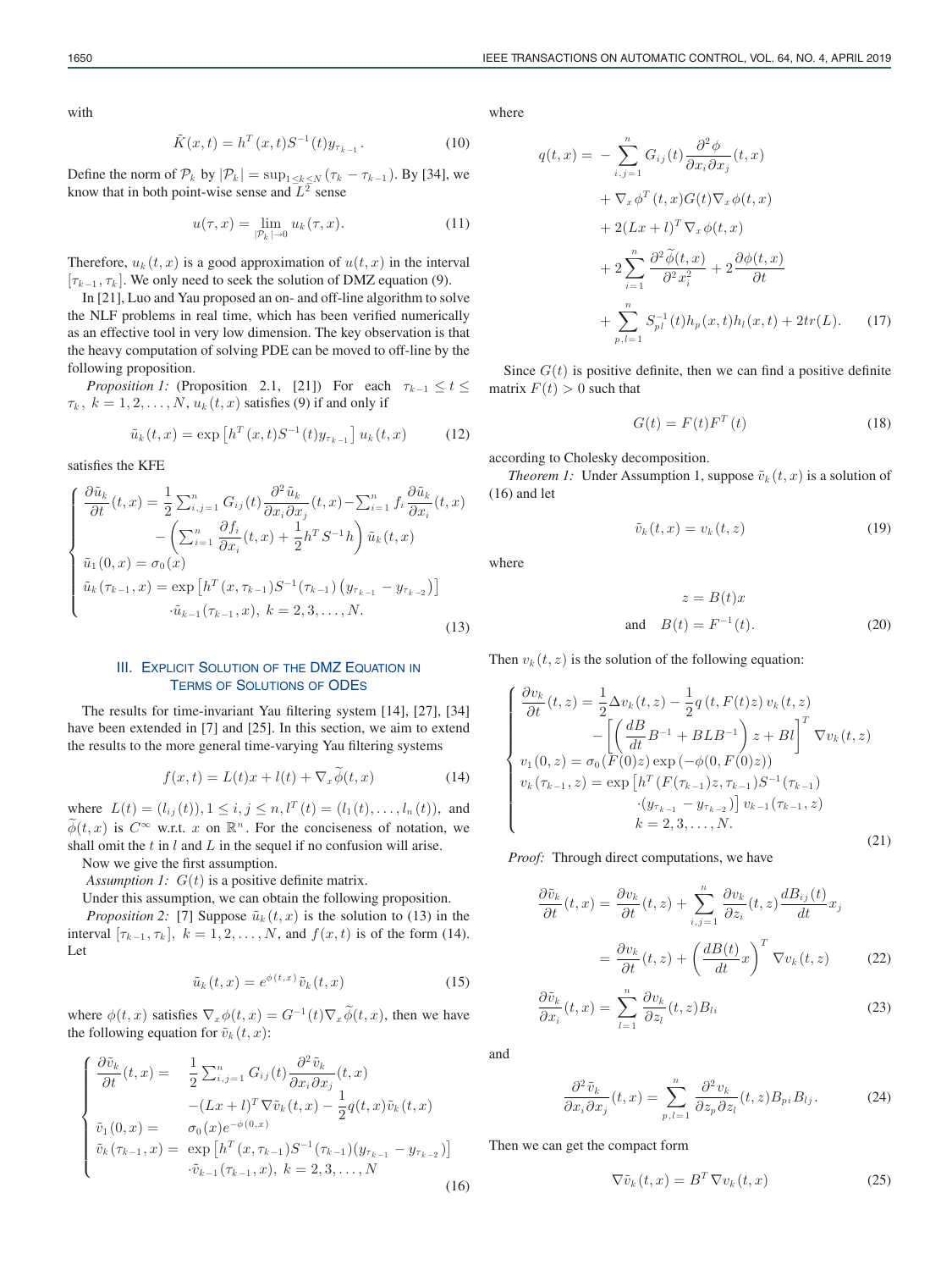and

$$
\sum_{i,j=1}^{n} G_{ij}(t) \frac{\partial^2 \tilde{v}_k}{\partial x_i \partial x_j}(t, x)
$$
\n
$$
= \sum_{i,j=1}^{n} \sum_{p,l=1}^{n} B_{il} G_{lp} B_{jp} \frac{\partial^2 v_k}{\partial z_i \partial z_j}(t, z)
$$
\n
$$
= \sum_{i,j=1}^{n} (BGB^T)_{ij} \frac{\partial^2 v_k}{\partial z_i \partial z_j}(t, z)
$$
\n
$$
= \Delta v_k(t, x) \tag{26}
$$

since  $BGB^{T} = I$  by (18) and (20), and *I* is the  $n \times n$  identity matrix. Substitute  $(19)$ ,  $(25)$ , and  $(26)$  into  $(16)$ , we can easily arrive at  $(21)$ , which is the desired result.  $\Box$ 

Let

$$
\tilde{q}(t,z) = q(t, F(t)z)
$$
\n(27)

and we rewrite (21) as in the following form before we proceed:

$$
\begin{cases}\n\frac{\partial v_k}{\partial t}(t,x) = \frac{1}{2}\Delta v_k(t,x) - \frac{1}{2}\tilde{q}(t,x)v_k(t,x) \\
-\left[\left(\frac{dB}{dt}B^{-1} + BLB^{-1}\right)x + Bl\right]^T \nabla v_k(t,x) \\
v_1(0,x) = \sigma_0(F(0)x) \exp(-\phi(0,F(0)x)) \\
v_k(\tau_{k-1},x) = \exp\left[h^T\left(F(\tau_{k-1})x, \tau_{k-1}\right)S^{-1}(\tau_{k-1}) \\
\left(y_{\tau_{k-1}} - y_{\tau_{k-2}}\right)\right]v_{k-1}(\tau_{k-1},x) \\
k = 2, 3, \dots, N.\n\end{cases}
$$
\n(28)

Now we continue to seek the explicit solution of the KFE (28).

When the KFE has Gaussian initial value, Yau and Lai [31] wrote down its solution by means of the solution of certain ODEs, Inspired by this, we consider how to get the solution of (28) under the assumption that the initial value  $v_k(\tau_{k-1}, x)$  is Gaussian. In what follows, we shall need the following natural assumption.

*Assumption 2:*  $\tilde{q}(t, x)$  defined in (27) is quadratic w.r.t. x.

And it is natural that  $\tilde{q}(t, x)$  can be written in the following form:

$$
-\frac{1}{2}\tilde{q}(t,x) = x^T Q(t)x + p^T(t)x + r(t)
$$
\n(29)

where  $Q(t)$  is an  $n \times n$  symmetric matrix,  $p(t)$  is an  $n \times 1$  vector, and  $r(t)$  is a scalar.

Now we can draw the similar conclusion which is summarized in the following theorem.

*Theorem 2:* Under Assumptions 1 and 2, consider the following KFE with Gaussian initial distribution:

$$
\begin{cases}\n\frac{\partial v_k}{\partial t}(t,x) = \frac{1}{2} \Delta v_k(t,x) - \frac{1}{2} \tilde{q}(t,x) v_k(t,x) \\
-\left[ \left( \frac{dB}{dt} B^{-1} + BLB^{-1} \right) x + Bl \right]^T \nabla v_k(t,x) \\
v_k(\tau_{k-1},x) = \exp \left\{ x^T A(\tau_{k-1}) x + b^T (\tau_{k-1}) x + c(\tau_{k-1}) \right\}\n\end{cases}
$$
\n(30)

where  $A(\tau_{k-1})$  is an  $n \times n$  symmetric matrix,  $b(\tau_{k-1})$  is an  $n \times 1$ vector,  $x^T = (x_1, x_2, \ldots, x_n)$  is a row vector, and  $c(\tau_{k-1})$  is a scalar. Then the solution of (30) is of the following form:

$$
v_k(t, x) = \exp \{ x^T A(t) x + b^T(t) x + c(t) \}
$$
 (31)

where A(t) is an  $n \times n$  symmetric matrix valued function of t,  $b(t)$  is an  $n \times 1$  vector valued function of t,  $c(t)$  is a scalar valued function of t and satisfy the following system of nonlinear ODEs:

$$
\frac{dA(t)}{dt} = 2A^2(t) - 2A(t)D(t) + Q(t)
$$
\n
$$
\frac{db^T(t)}{dt} = 2b^T(t)A(t) - b^T(t)D(t) - 2d^T(t)A(t) + p^T(t)
$$
\n
$$
\frac{dc(t)}{dt} = trA(t) + \frac{1}{2}b^Tb(t) - d^T(t)b(t) + r(t)
$$
\n(32)

with

$$
D(t) = \frac{dB}{dt}B^{-1} + BLB^{-1}, d(t) = B(t)l(t).
$$
 (33)

*Proof:* Let  $A_i$  be the *i*th row of A. By direct computations, we have

$$
\frac{\partial v_k}{\partial t}(t,x) = v_k(t,x) \left( x^T \frac{dA(t)}{dt} x + \frac{db^T(t)}{dt} x + \frac{dc(t)}{dt} \right)
$$
 (34)

$$
\frac{\partial v_k}{\partial x_i}(t,x) = v_k(t,x) \left( A_i x + A_i^T x + b_i \right)
$$
\n(35)

then it can be easily seen

$$
\nabla_x v_k(t, x) = v_k(t, x) \left( Ax + A^T x + b \right)
$$

$$
= v_k(t, x) \left( 2Ax + b \right)
$$
(36)

since  $A(t)$  is symmetric. Following (35), we get

$$
\Delta v_k(t, x) = v_k(t, x) \left( 4x^T A^2 x + 4x^T A b + b^T b + 2tr(A) \right). \tag{37}
$$

Put (34), (36), and (37) into (30), we have

$$
x^{T} \frac{dA(t)}{dt} x + \frac{db^{T}(t)}{dt} x + \frac{dc(t)}{dt}
$$
  
=  $2x^{T} A^{2} x + 2x^{T} Ab + \frac{1}{2} b^{T} b + tr(A) - 2x^{T} ADx$   
-  $(b^{T} D + 2d^{T} A) x - d^{T} b + x^{T} Qx + p^{T} x + r$  (38)

and compare the coefficients of both sides of (38), then we can easily reach the desired result.

However, the initial value  $v_k(\tau_{k-1}, x)$  in (28) in every step usually cannot be Gaussian. Therefore we need to derive its Gaussian approximation [25] which will be discussed in the next section.

#### IV. NUMERICAL ALGORITHM

In this section, we derive Gaussian approximation of the initial value  $v_k(\tau_{k-1}, x)$  in (28) in every step and then get the numerical results of general (28). First, we introduce the Gaussian approximation algorithm derived in [25].

#### *A. Gauss Approximation*

Given a probability density  $\phi(x)$  and the threshold E, [25] proposed a numerical algorithm to get a Gaussian approximation  $\tilde{\phi}(x) = \sum_{i=1}^{N} \alpha_i \mathcal{N}(\mu_i, \sigma_i)$  which satisfies  $\max_{x} |\phi(x) - \tilde{\phi}(x)| \le E$ , and  $\widetilde{N}, \alpha_i, \mu_i, \sigma_i$  are determined by probability density  $\phi(x)$  and the threshold E. This Gaussian approximation method is summarized in Algorithm 1.

#### *B. Numerical Solution*

Now we use Theorem 2 and Algorithm 1 to derive the numerical solution of the KFE (28) and then get the conditional density function  $\sigma(t, x)$  as well as the conditional mean of the state. The detailed steps are shown in Algorithm 2.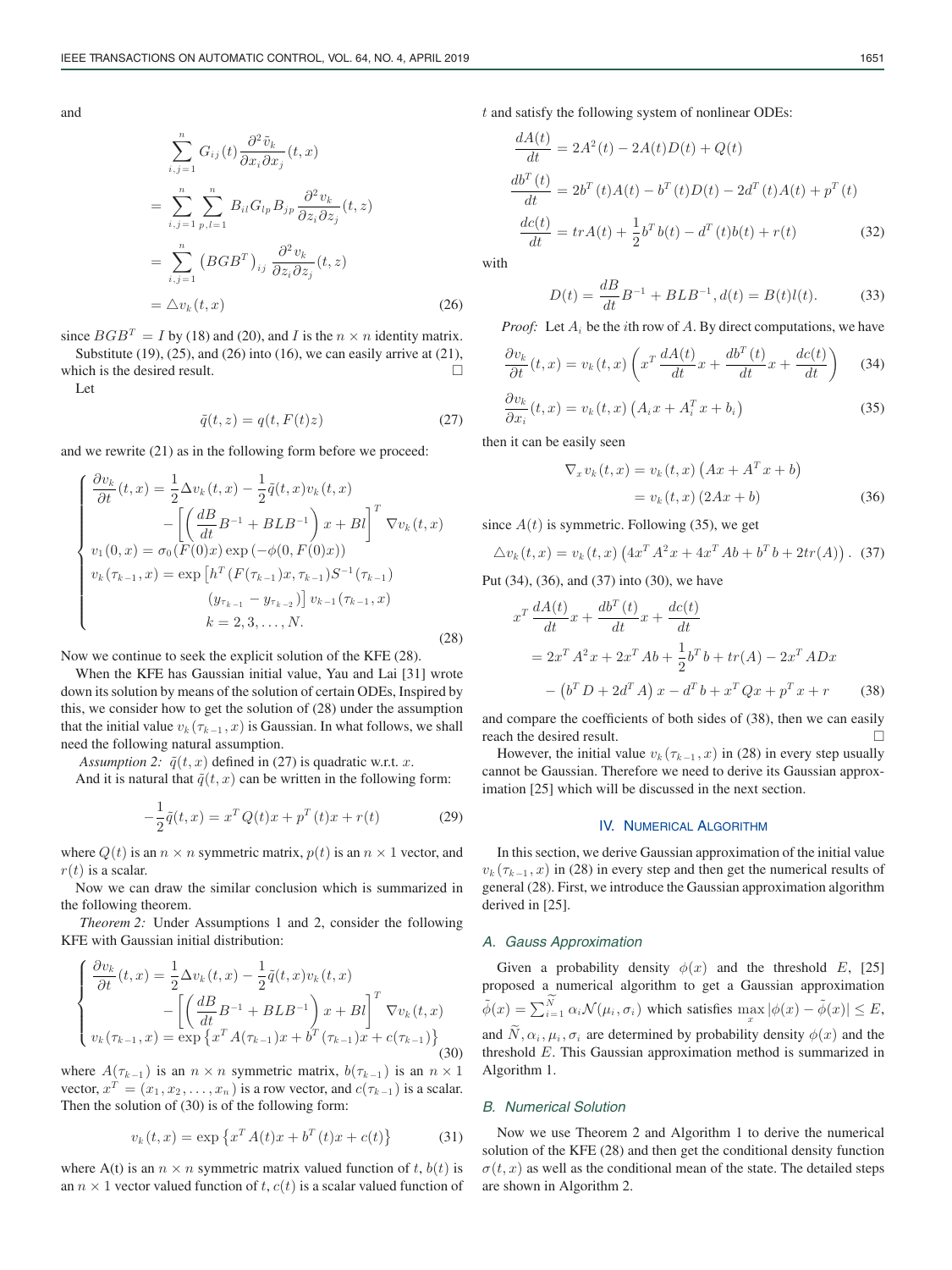**Algorithm 1:** Gaussian approximation.

- 1: Let  $f(x) = \phi(x)$  and the threshold  $E = \alpha * \max \phi(x)$ , where  $\alpha$  is a given small number.
- 2: Fitting the peaks of  $f(x)$  which are larger than E with gaussian distributions. Suppose the sum of gaussian distributions in this step is  $q(x)$ .
- 3: Let  $f_1(x) = f(x) g(x)$ . If  $f_1(x)$  has no peaks whose values are larger than E, then go to step 4. Otherwise, let  $f(x) = f_1(x)$  and go to step 2.
- 4: Let  $f_2(x) = -f_1(x)$ . If  $f_2(x)$  has no peaks which are larger than E, then done. Otherwise, let  $f(x) = f_2(x)$  and go to step 2.

## **Algorithm 2:** Direct method.

- 1: **Initialization**: give  $T$ ,  $\Delta t$ ,  $\sigma_0(x)$  and the parameter  $\alpha$  in Algorithm 1. Let  $N = \frac{T}{\Delta t}$  and  $\{0 = \tau_0 < \tau_1 < \tau_2 < \cdots$  $\langle \tau_N = T \rangle$ .
- 2: **for**  $k = 1 : N$  **do**
- 3: Using Algorithm 1 to get the Gaussian approximation  $v_k(\tau_{k-1}, x) \approx \sum_{i=1}^{N(k)} \alpha_{k,i} \mathcal{N}(\mu_{k,i}, \sigma_{k,i}).$
- 4: For each Gaussian distribution  $\mathcal{N}(\mu_{k,i}, \sigma_{k,i})$ , suppose the solution of (30) with initial condition  $\mathcal{N}(\mu_{k,i}, \sigma_{k,i})$  is  $v_{k,i}(\tau_k, x)$ . Solving (32), we obtain  $v_{k,i}(\tau_k, x)$ . Then  $v_k(\tau_k, x) = \sum_{i=1}^{N(k)} \alpha_{k,i} \hat{u}_{k,i}(\tau_k, x).$
- 5: Calculate  $v_{k+1}(\tau_k, x)$  by  $v_k(\tau_k, x)$  and (28).
- 6: Calculate  $\tilde{v}_k(t_k, x)$ ,  $\tilde{u}_k(t_k, x)$  by (15) and (19).
- 7: Calculate  $u_k(t_k, x)$ ,  $\sigma(t_k, x)$  by (6) and (12).
- 8: Calculate  $\rho(t_k, x)$  by (4).
- 9: Calculate the conditional expectation of the state  $x_{t_k}$ .

10: **end for**

# V. SIMULATION

In this section, we use two numerical examples to verify the efficiency of the proposed Algorithm 2, and the filtering system here is as follows:

$$
\begin{cases}\ndx_t = f(x_t, t)dt + dv_t \\
dy_1(t) = x_t \sin(x_t)dt + dw_1(t) \\
dy_2(t) = x_t \cos(x_t)dt + dw_2(t) \\
\sigma_0(x) = \exp(-x \sin x - \frac{1}{2}x \cos x - x^2 + 3x + 2).\n\end{cases}
$$
\n(39)

Here,  $v(t)$ ,  $w_1(t)$ , and  $w_2(t)$  are scalar independent Brownian motions,  $E(v(t)v(t)) = \sigma_1^2$ ,  $E(w_1(t)w_1(t)) = \sigma_2^2$ , and  $E(w_2(t)w_2(t))$  $=\sigma_3^2$ .

To compare the average performance of different methods, we introduce the mean of the squared estimation error (MSE) defined in [20]. The MSE for M repeated realizations at instant  $\tau_k$  is defined as follows:

$$
\frac{1}{M} \sum_{i=1}^{M} (x_{\tau_k}^i - \hat{x}_{\tau_k}^i)^2
$$
\n(40)

where  $x_{\tau_k}^i$  is the real state at instant  $\tau_k$  in the *i*th realization and  $\hat{x}_{\tau_k}^i$  is the estimation of  $x_{\tau_k}^i$  by different filtering methods.

In the following two examples, the real dynamic system (39) is approximated by Euler's method in [18] with time step  $\Delta t = 0.1$  where  $\Delta t$  is the sampling interval for observations and  $dy$  at the discrete instants is computed by (39) directly.

TABLE I NUMBER OF THE PARTICLES USED IN MLPF FOR EXAMPLE 1

| Level           |      |      |  |
|-----------------|------|------|--|
| particle number | 2000 | 1750 |  |
|                 |      |      |  |
| Level           |      |      |  |



Fig. 1. Average estimation results based on 20 simulations of Example 1.

*Example 1:* In this example,  $f(x_t, t) = c(x_t + 1)$  where  $c = 0.1$ is a constant and  $\sigma_1 = 1 + 0.1 \sin 2t$ ,  $\sigma_2 = \sigma_3 = 1$ . It can be easily checked that the  $G(t)$  defined for this system is not identity matrix and therefore we cannot use the result in the previous work [25] to solve this problem while the direct method proposed in this paper.

The initial values in Algorithm 2 are  $T = 5$ ,  $\Delta t = 0.1$ ,  $\alpha = 0.1$ , and the initial value of real state is 2.16. The EKF was numerically implemented by ode45 function in MATLAB with mean 0 and covariance 5. Besides, when implementing the MLPF, we approximate the dynamic system (39) by the Euler's method for MLPF at levels  $L = 1, \ldots, 8$ [15] and the number of particles in each level is shown in Table I. Besides, we use 2500 particles at level  $L = 0$ . EnKF considered here is with 80 ensembles. The average estimations over  $M = 20$  simulations and the MSE for different methods are displayed in Figs. 1 and 2, respectively. It can be seen easily that the direct method performs better than the EnKF and MLPF, and it can be also concluded from Fig. 2 that the estimation error is bounded. On the other hand, the MLPF is rather time consuming since it needs a lot of particles in the Monte Carlo simulations and the average time cost of different methods is shown in Table II.

In summary, our direct method gains advantage over the EKF, EnKF, and MLPF in real applications.

*Example 2:* In the second example,  $f(x_t, t) = x_t + 1 + \frac{dF}{dx}$ , where

$$
F(x) = \int_{-\infty}^{x} \left\{ \frac{e^{-(z - \frac{1}{2})^2}}{\int_{-\infty}^{z} e^{-(y - \frac{1}{2})^2} dy} - 3/2 \right\} dz
$$
 (41)

and  $\sigma_1 = 1, \sigma_2 = \sigma_3 = 1 + \sin 2t/10$ . Then the  $\tilde{q}$  is time varying. The initial values in Algorithm 2 are  $T = 1.5$ ,  $\Delta t = 0.1$ ,  $\alpha = 0.01$ , and the integral in (41) is numerically approximated by Gaussian quadrature method with 60 points [1]. Similarly, the EKF was numerically realized by ode45 function in MATLAB with initial state 1 and initial covariance 3. And we approximate the dynamic system (39) by the Euler's method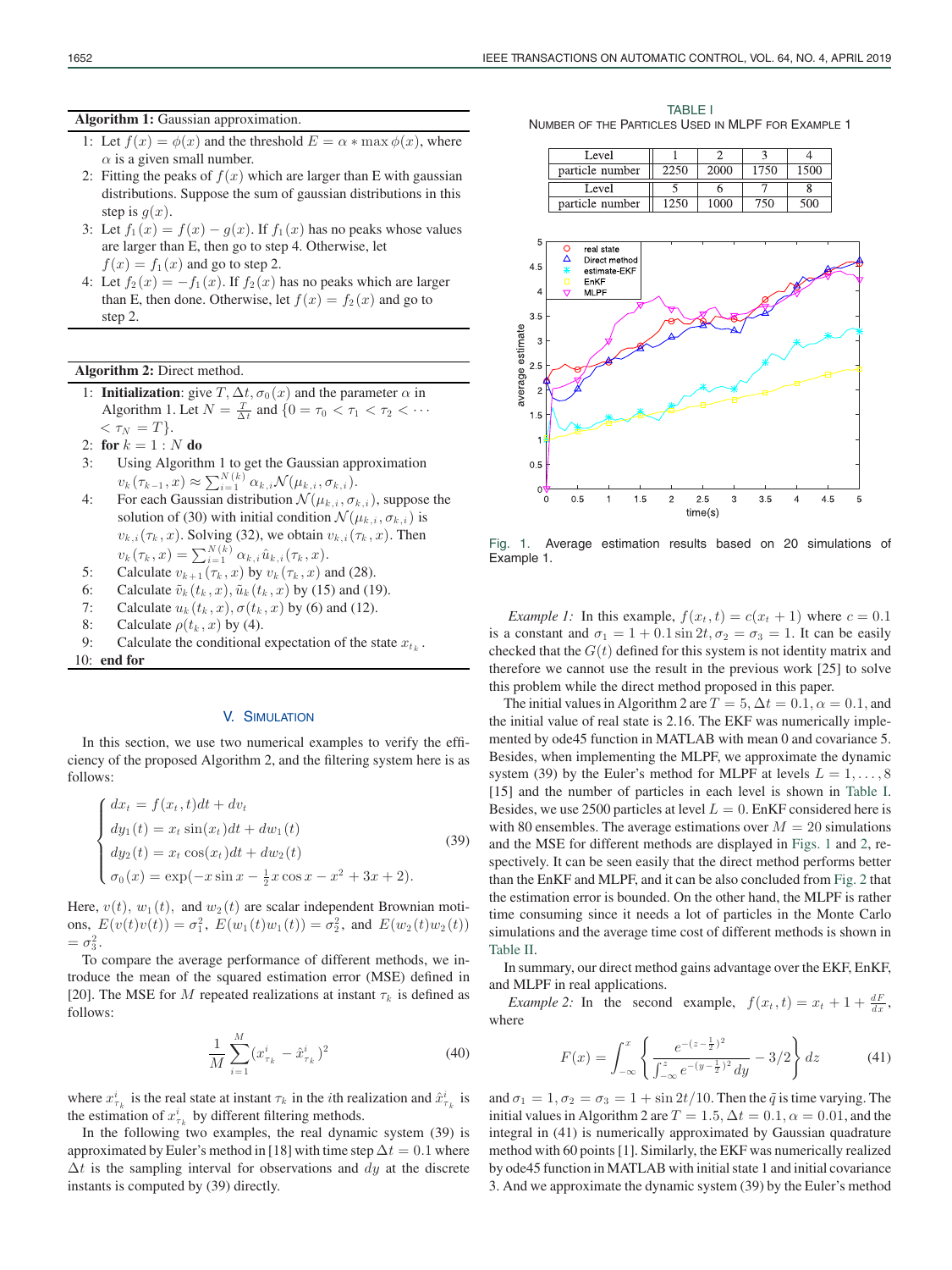

Fig. 2. MSE of different methods based on 20 simulations of Example 1.

TABLE II AVERAGE TIME COST OF DIFFERENT METHODS FOR EXAMPLE 1

| Methods | method<br>l lirec |     | MI PF        |  |
|---------|-------------------|-----|--------------|--|
| time(   | $100 -$           | 506 | $1 -$<br>40. |  |

TABLE III NUMBER OF THE PARTICLES USED IN MLPF FOR EXAMPLE 2

| Level           |      |      |      |      |
|-----------------|------|------|------|------|
| particle number | 4500 | 4000 | 3500 | 3000 |
|                 |      |      |      |      |
| Level           |      |      |      |      |



Fig. 3. Estimation result of different methods based on one simulation of Example 2.

for MLPF at levels  $L = 1, \ldots, 8$  and the number of particles in each level is shown inTable III with 5000 particles at level  $L = 0$ . The performance in one realization can be seen from Fig. 3 and the MSE over  $M = 10$  simulations is displayed in Fig 4. It is obvious that the direct method can track the real state better compared with EKF and MLPF. Besides, the average time cost over 10 simulations are shown in TABLE IV. It can be seen that the MLPF is even more time consuming and this is because we need to compute the integral in (41) for every



Fig. 4. MSE of different methods based on 10 simulations of Example 2.

TABLE IV AVERAGE TIME COST OF DIFFERENT METHODS FOR EXAMPLE 2

| lethods | Direct<br>method | PЬ |
|---------|------------------|----|
|         |                  | .  |

particle when sampling the dynamic system. Considering the tradeoff between MSE and running time, our direct method is a better choice in real applications.

# VI. CONCLUSION

In this paper, we extended the direct method to a more general case so that it can be applicable to time-varying Yau systems with arbitrary initial distributions. Through several transformations, the DMZ equation can be transformed into a series of ODEs when the initial distribution is Gaussian and then the non-Gaussian cases can be solved by the Gaussian approximation. The numerical results show that the proposed method performs better than the EKF, MLPF, and EnKF considering about both MSE and running time.

## ACKNOWLEDGMENT

Prof. S. Yau is grateful to National Center for Theoretical Sciences (NCTS) for providing excellent research environment while part of this research was done.

#### **REFERENCES**

- [1] M. Abramowitz and I. A. Stegun, *Handbook of Mathematical Functions, with Formulas, Graphs, and Mathematical Tables*. New York, NY, USA: Dover Publications, 1972.
- [2] J. L. Anderson and S. L. Anderson, "A Monte Carlo implementation of the nonlinear filtering problem to produce ensemble assimilations and forecasts," *Monthly Weather Rev.*, vol. 127, no. 12, pp. 2741–2758, 1999.
- [3] J. L. Anderson, "An ensemble adjustment Kalman filter for data assimilation," *Monthly Weather Rev.*, vol. 129, no. 12, pp. 2884–2903, 2001.
- [4] M. S. Arulampalam, S. Maskell, N. Gordon, and T. Clapp, "A tutorial on particle filters for online nonlinear/non-Gaussian Bayesian tracking," *IEEE Trans. Signal Process.*, vol. 50, no. 2, pp. 174–188, Feb. 2002.
- [5] A. Bain and D. Crisan, "Fundamentals of stochastic filtering," in *Stochastic Modelling and Applied Probability*, Berlin, Germany: Springer, 2009, vol. 60.